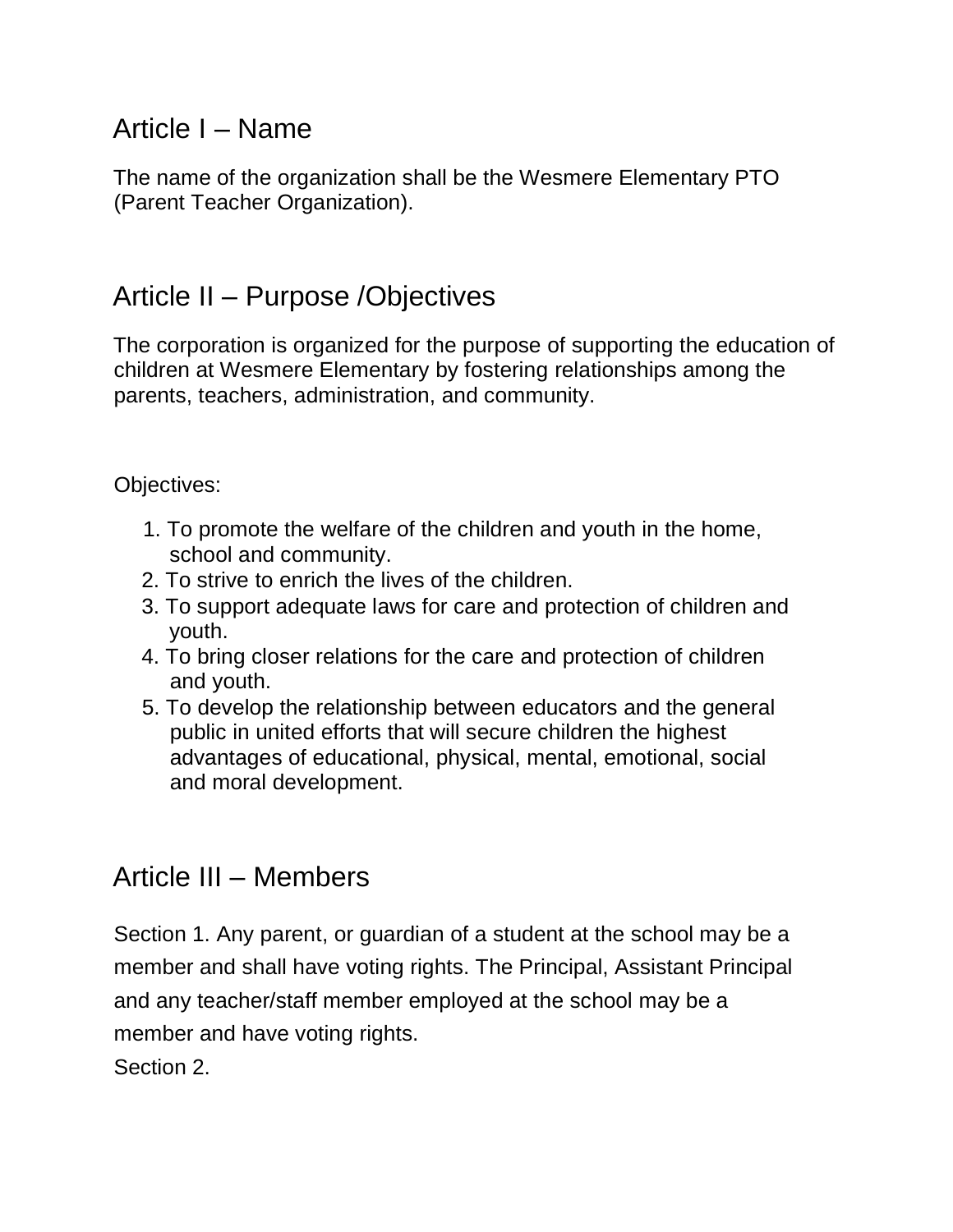Dues will be established by the executive board. A member must have paid his or her dues at least 14 calendar days before the meeting to be considered a member in good standing with voting rights.

# Article IV – Officers and Elections

Section 1. Officers: All interested PTO members wishing to run for an executive board position must be a parent, guardian, or staff member of Wesmere Elementary school. A member must have paid his or her dues at least 14 calendar days before the election. In the event of a tie in voting, school administration will be the tie breaker vote.

a. President: The President shall preside over all meetings of the organization. He or she shall act as ex-officio member of all committees. He or she shall approve all committee chairpersons and shall keep an accurate roster of names and contact information of officers and chairs. The President shall have access to bank accounts and payment processes.

b. Co-President: The Co-President shall preside over all meetings of the organization. He or she shall act as ex-officio member of all committees. He or she shall approve all committee chairpersons and shall keep an accurate roster of names and contact information of officers and chairs. The Co-President shall have access to bank accounts and payment processes.

c. 1st Vice President: The 1st Vice President shall preside in the absence of the President, Co-President, or another exec board member. In the case that the President and/or Co-President cannot fulfill his or her term of office, the Vice President will assume the role of President and/or Co-President for the remainder of the unexpired term.

d. 2<sup>nd</sup> Vice President: The 2<sup>nd</sup> Vice President shall serve as an aide to the President and/or Co-President. He or she shall assist the 1st Vice President as needed.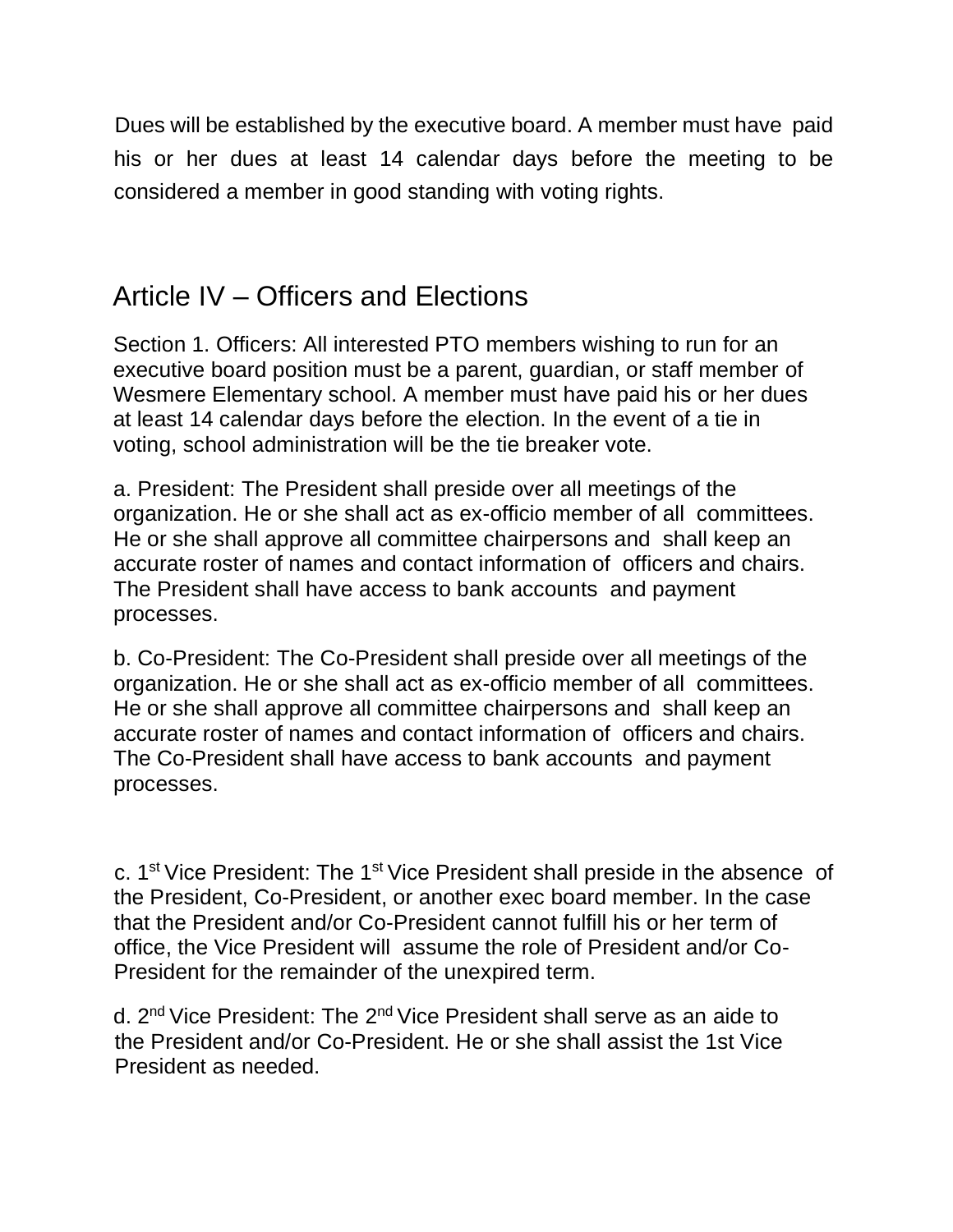e. Secretary: The Secretary shall keep the minutes of the organization. He or she shall send copies to the school webmaster for prompt posting and communication with the community. He or she shall keep paper copies on file in a binder.

f. Treasurer: The Treasurer shall have charge of all funds belonging to the organization. He or she shall collect and keep account of all monies of organization and present a detailed report at each meeting of all banking transactions. The Treasurer shall present reports at the request of the Executive board and provide the organization's accountant with forms/records for yearly tax submission. The books of the Treasurer shall be turned over to the new Treasurer when a new Treasurer is elected. This should occur by the end of the school year. The Treasurer is an exofficio member of the budget planning committee.

g. Staff Liaison(s): Advisory Position (appointed by board)

Section 2. Nominations and Elections: Elections will be held at the April meeting of each school year. Nomination forms will be made available and must be submitted by the due date on the form in order to take part in the board position election. If more than one person is running for an office, a ballot vote shall be taken.

Section 3. Eligibility: Members are eligible for office if they are members in good standing at least 14 calendar days before the April meeting, and are a parent, guardian ,or staff member of Wesmere Elementary.

Section 4. Terms of Office: Term of Board position will be for 1 school year. Board Officers may not run for the same position for more than a 2 year term.

Section 5. Vacancies: If a vacancy becomes available during the school year, the board shall seek a member to fill said position. If the President is no longer available to hold office, the 1<sup>st</sup> Vice President shall serve the remainder of the term.

Section 6. Removal from Office: Failure to complete responsibilities of a position can result in termination of the position with Executive Board approval.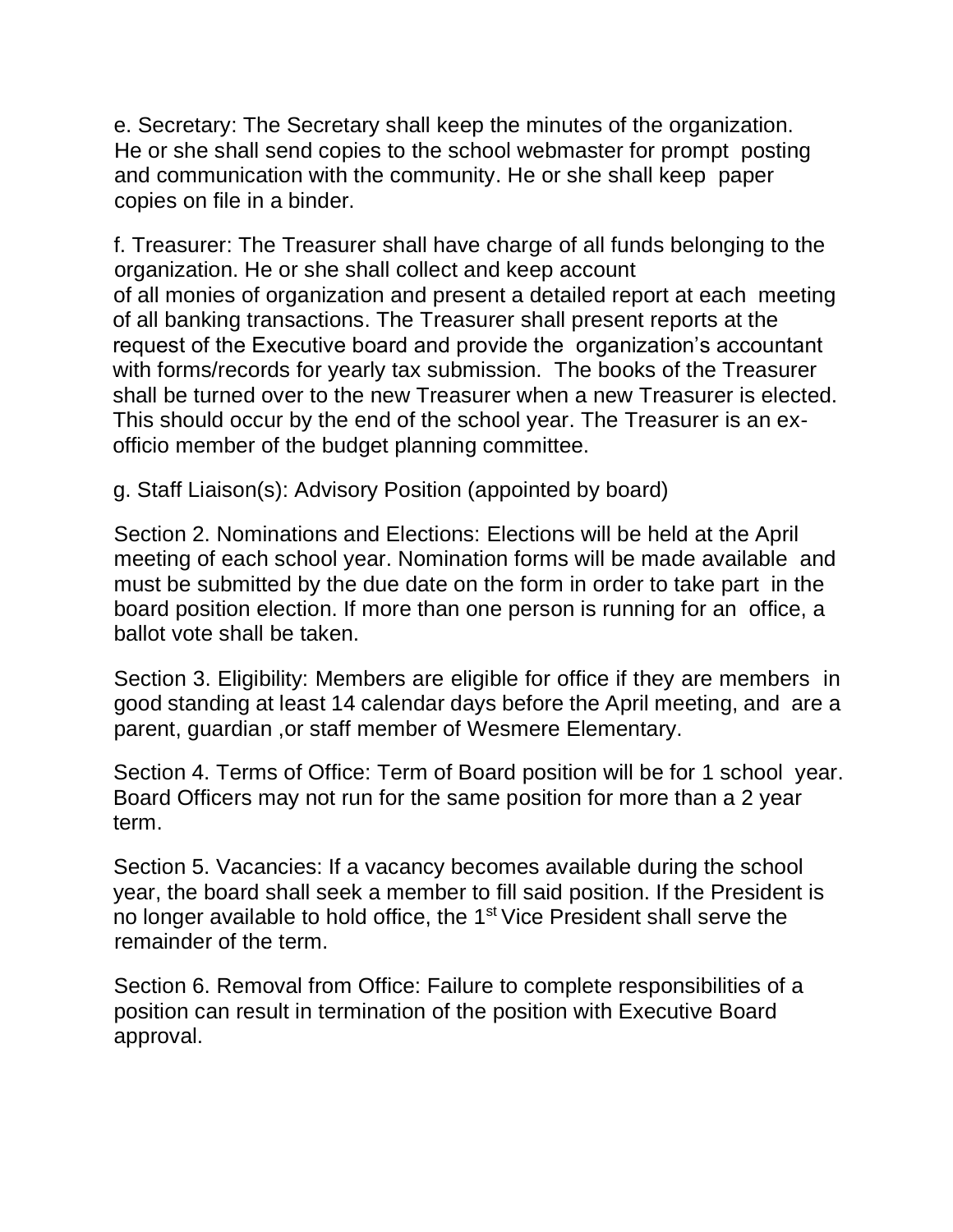## Article V – Meetings

Section 1. Regular Meetings: The regular meeting of the organization shall be held on a day decided by each board. The annual voting meeting will be held at the April regular meeting.

Section 2. Special Meetings: Special meetings may be called on occasion.

Section 3. Quorum: The quorum shall be 5 members of the organization. All present Executive Board PTO members are included in this total.

### Article VI – Executive Board/Executive Board Meetings

Section 1. Membership: The Executive Board shall consist of the officers.

Section 2. Duties: The duties of the Executive Board shall be to transact business between meetings in preparation for general meetings, create standing rules and policies, uphold current bylaws, create standing and temporary committees, prepare and submit a budget to the membership, approve routine bills and prepare reports and recommendations for the membership.

Section 3. Meetings: Regular meetings shall be held monthly. Special executive board meetings may be called.

Section 4. Voting: Voting may be done in person at meetings or by proxy via the PTO President.

Section 5: The executive board will have authority to award certificates of appreciation and/or recognition.

### Article VII – Committees/Chairpersons

Section 1. Membership: Committees may consist of members and board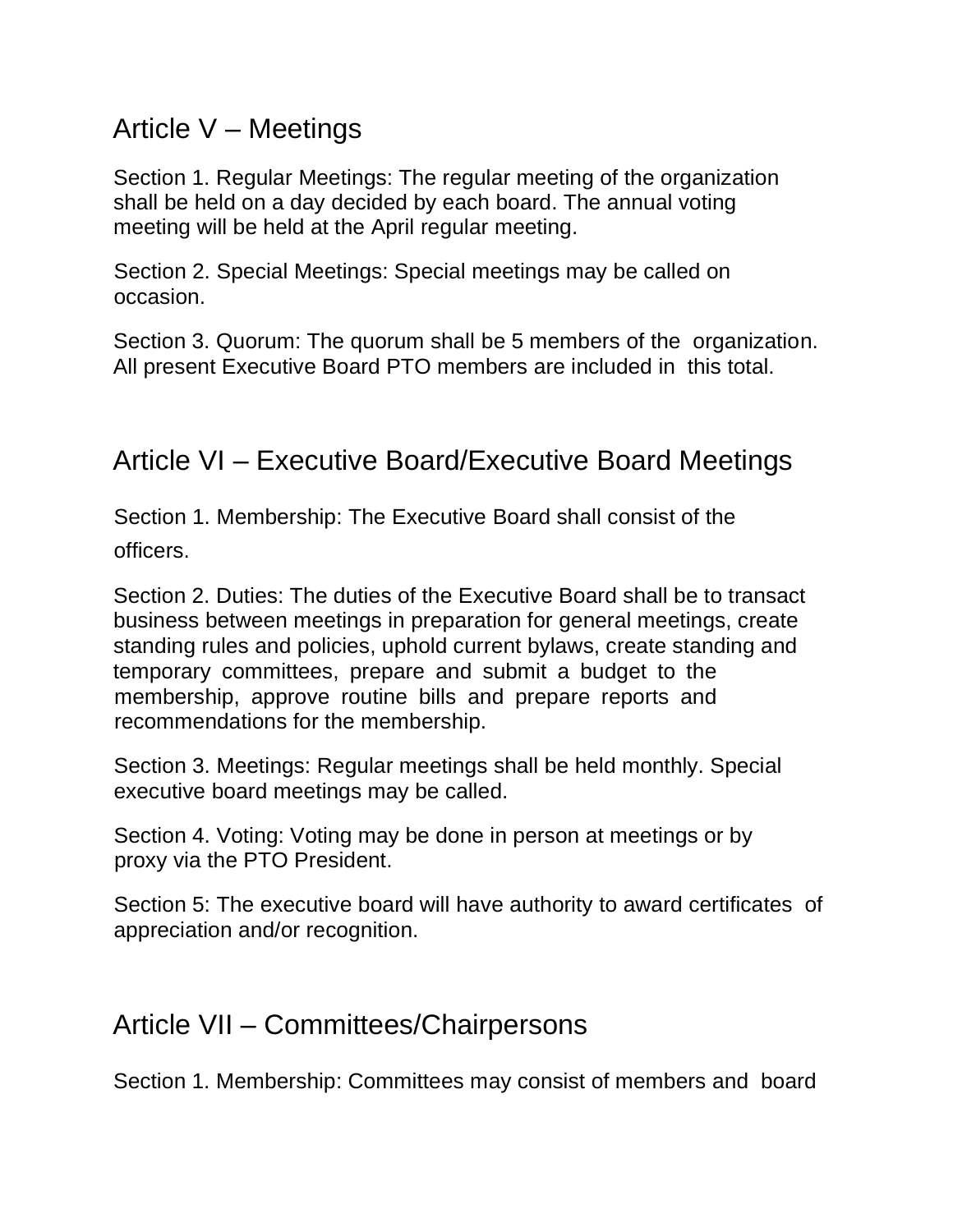members, with the President acting as an ex-officio member of all committees. Each committee will have a Board Leader to use for guidance. Each committee shall have an approved Chairperson that is selected by vote of the Executive Board.

Section 2. Standing Committees: Will be decided by the executive board.

Section 3. Committee Reports: A final Committee report shall be given during regular monthly PTO meetings.

Section 4. Terms of Office: The term of a Chairperson position will be for 2 school years. Chairpersons may not hold the same position for more than a single 2-year term.

# Article VIII – Finances

Section 1. A tentative budget shall be drafted in the Fall for each school year and approved by a majority vote of the members present.

Section 2. The Treasurer shall keep accurate records of all disbursements, income and bank account information.

Section 3. The board shall approve all expenses of the organization.

Section 4. Authorized signers shall be the President and Treasurer.

Section 5. The Treasurer shall prepare a financial statement at the end of the year, to be provided to the accountant.

Section 6. Upon the dissolution of the organization, any remaining funds should be used to pay any outstanding bills and, with the membership's approval, spent for the benefit of the school.

Section 7. The fiscal year shall coordinate with the school year.

Section 8. All money handling will be done in school. No money may leave school.

Section 9. All Committee chairpersons will be provided access to a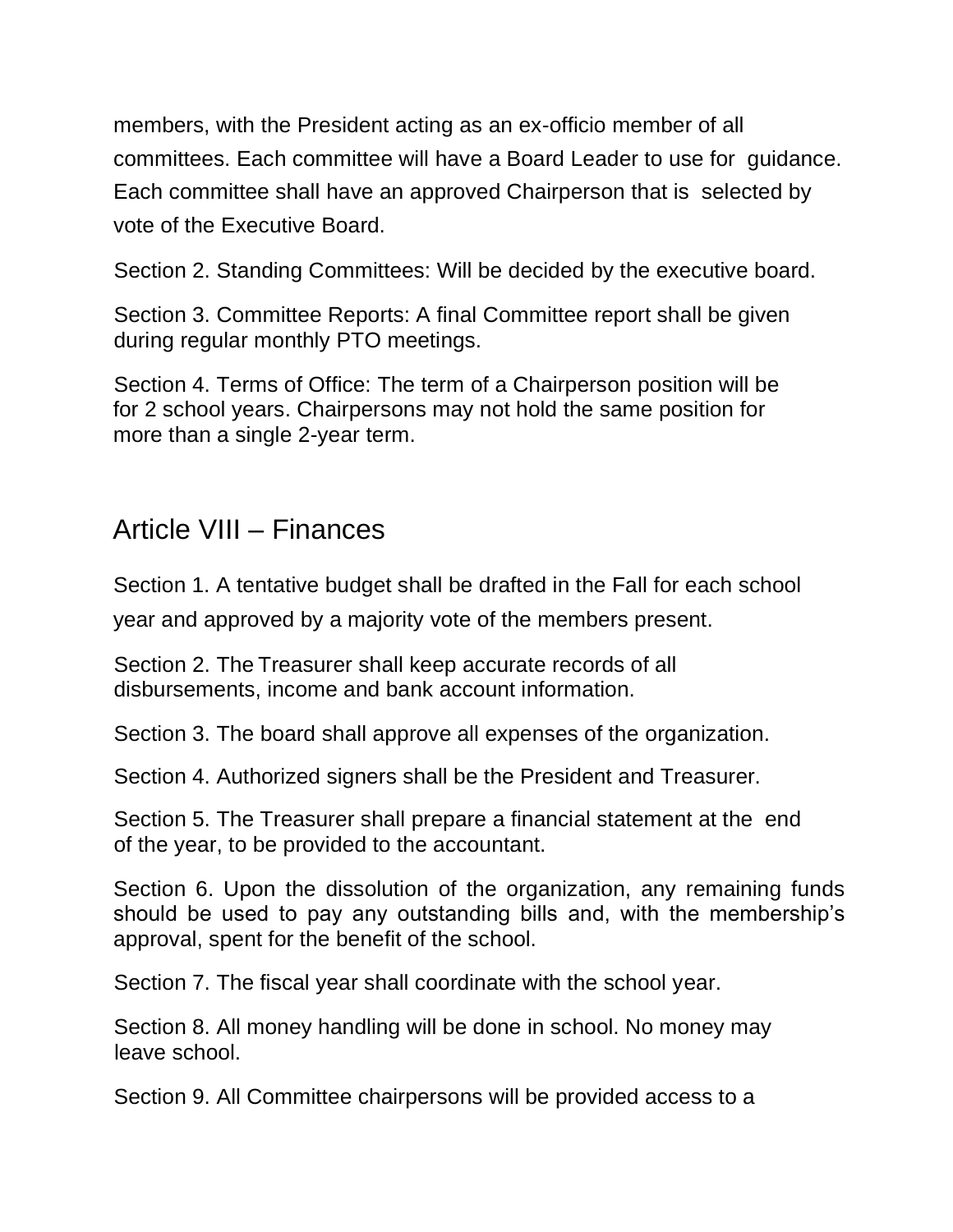guidebook. A copy of committee procedures can be found in the Appendix to the Bylaws.

Section 10. Committee chairpersons will be provided a budget for their activity. This budget cannot be exceeded without direct approval of the Executive Board.

Section 11. Removal from Office: Failure to complete the responsibilities of a position can result in termination of position with Executive Board approval.

## Article IX – Parliamentary Authority

Organizational process for meetings will occur per direction of the Executive Board.

## Article X – Dissolution

The organization may be dissolved with previous notice (14 calendar days) and a two-thirds vote of those present at the meeting. Article XI – Amendments

Section 1. Amendment Requirements: These bylaws may be amended at any regular or special meeting providing that prior notice was given at the previous month's PTO meeting and is noted in said month's minutes. Amendments will be approved by a two-thirds vote of those present, assuming a quorum has been met at that meeting.

Section 2. Amendment Process: Amendments may be suggested by an Executive Board member. If a paid PTO member wishes to amend a section of the bylaws, they shall request and submit to the President the "Bylaw amendment form" a week prior to the monthly PTO meeting. The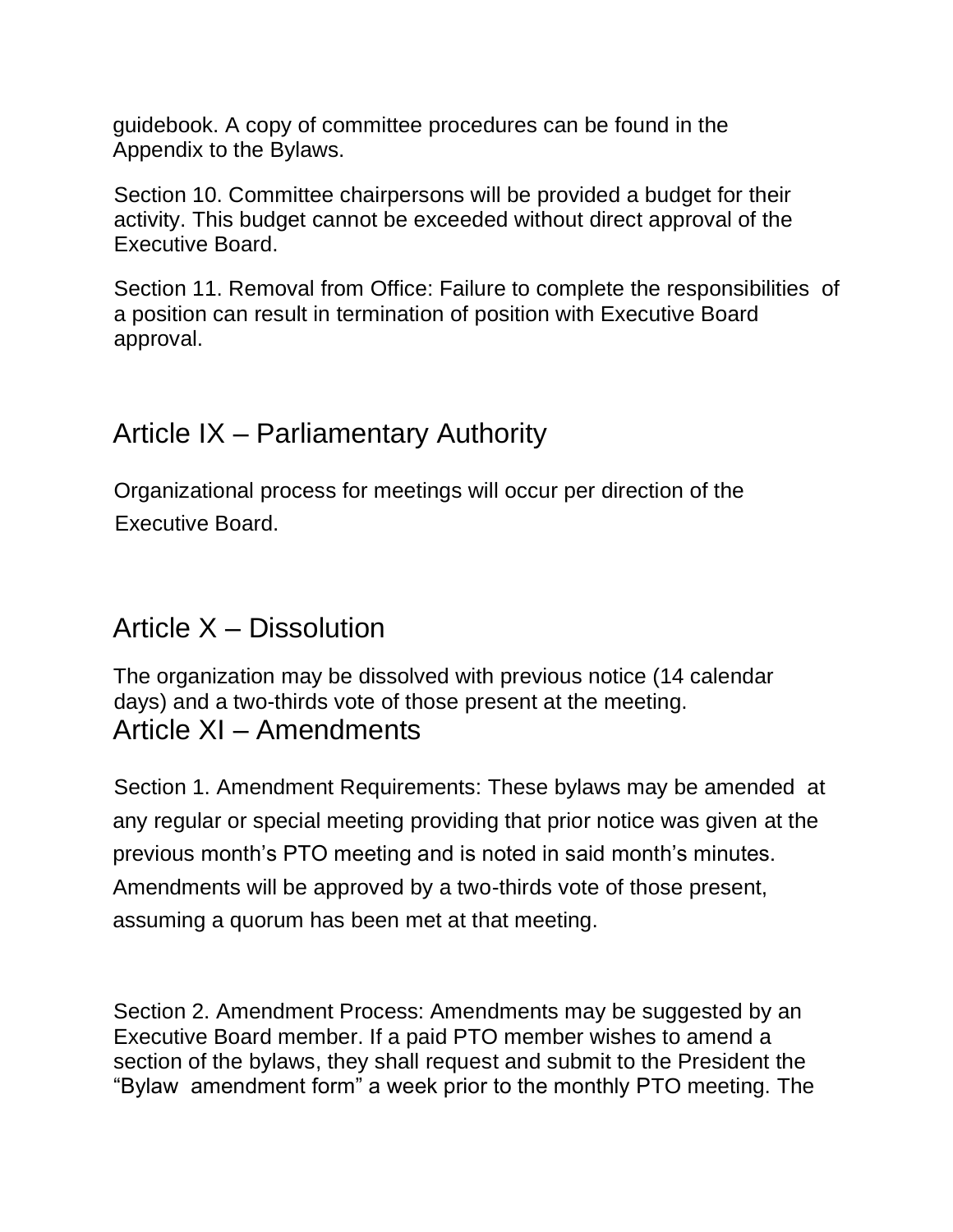member must present the proposed change at the Executive Board meeting prior to the general PTO meeting.

# Appendix

#### Chairperson Procedures

#### Standard Event Timeline

| <b>Dates Duties</b>            |                                                                                                                                                                                                                                                                                                                |
|--------------------------------|----------------------------------------------------------------------------------------------------------------------------------------------------------------------------------------------------------------------------------------------------------------------------------------------------------------|
| 5 weeks (or more) before Event | • Reach out to Board Leader and volunteers<br>• Book any vendors needed for the event/obtain<br>and submit a certificate of insurance.<br>• Discuss the cost of the event with the Board<br>Leader. Must have Board approval.<br>• Purchases over \$150-even when within budget<br>need Board Leader approval. |
| 3-4 weeks before Event         | • Attend the PTO meeting immediately prior to your<br>event to provide a report on your planning<br>progress. If you cannot attend, please reach out<br>to your leader so they can give a report on your<br>Behalf.<br>• Plan any food items, etc                                                              |

| • Create an informational flier.<br>• Send to Board leader for approval<br>• Then disperse to School via backpack/email or<br>both.<br>• Complete Special Program Application<br>form/Custodial Form. |  |
|-------------------------------------------------------------------------------------------------------------------------------------------------------------------------------------------------------|--|
|-------------------------------------------------------------------------------------------------------------------------------------------------------------------------------------------------------|--|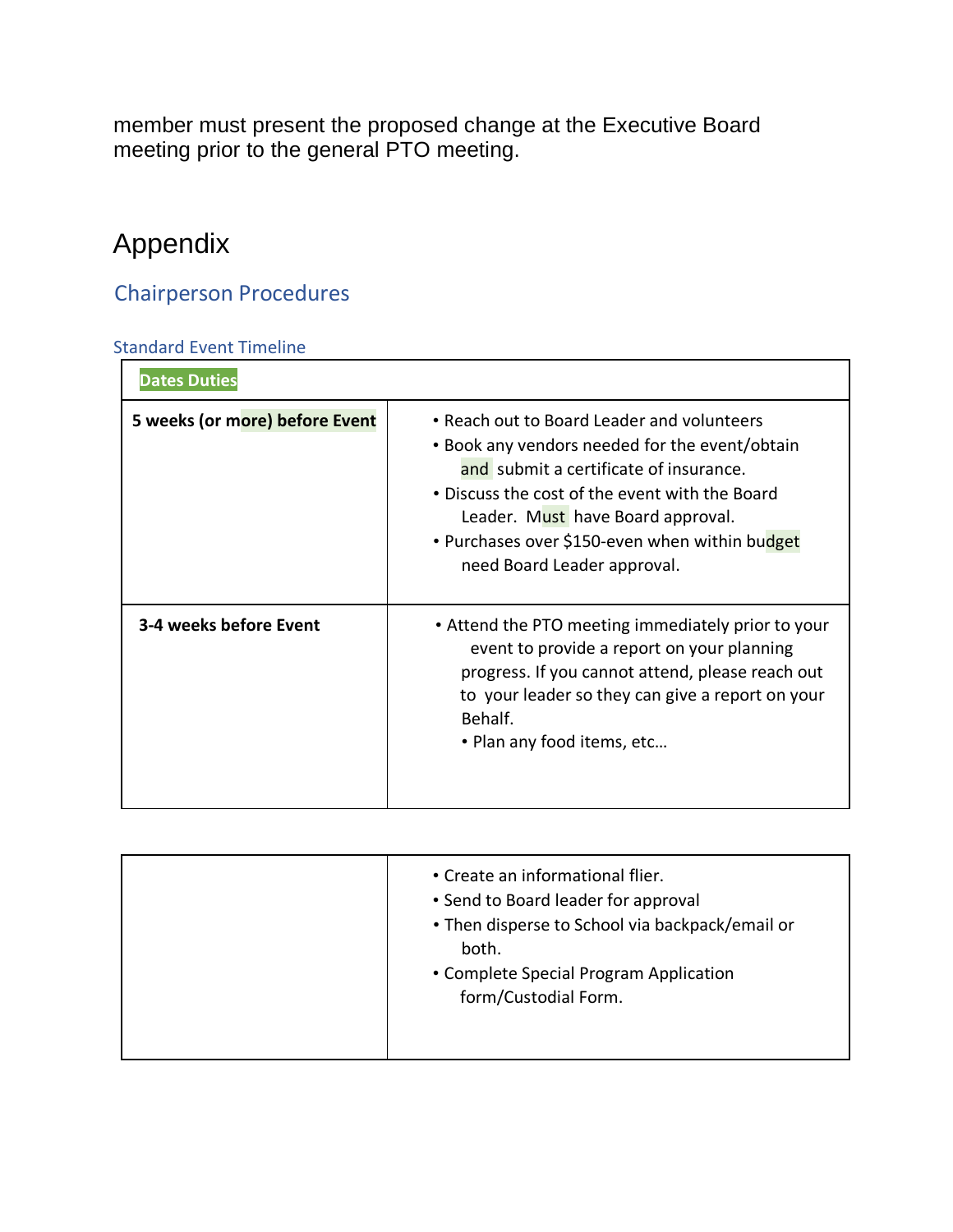| 2 weeks prior to Event   | • Confirm vendors                                                                                                                                                                                                                                                                                                                                                                                                                                                                                                                         |
|--------------------------|-------------------------------------------------------------------------------------------------------------------------------------------------------------------------------------------------------------------------------------------------------------------------------------------------------------------------------------------------------------------------------------------------------------------------------------------------------------------------------------------------------------------------------------------|
| 1-2 weeks prior to Event | • Connect with custodial department for set up<br>plan • Plan volunteers during event<br>• Think through a plan B for event if needed                                                                                                                                                                                                                                                                                                                                                                                                     |
| Day of Event             | • Have fun! You worked hard. Thank you so much!                                                                                                                                                                                                                                                                                                                                                                                                                                                                                           |
| <b>After Event</b>       | • All receipts/bills/check requests must be turned<br>into Treasurer by 2 weeks after the event<br>• Send a list of your volunteers to the PTO<br>President by the week following your event so<br>that we may invite them to our PTO Volunteer<br>appreciation luncheon.<br>• Please keep a list of any businesses that provide<br>discounts or donations so that the PTO can<br>recognize the contribution. It is good business<br>practice to reach out to these donors<br>following your event to thank them for their<br>assistance. |

#### Offsite Events

Offsite venue locations must be communicated to the PTO Board as soon as secured.

Custodial Form and Gym Special Program Application Form are not needed for offsite

activities.

#### Onsite/School Events

For any activities that take place during the school day and would potentially include food, chairpersons must reach out school administrators for approval. If approved, the school nurse must be notified 3-4 weeks prior to the activity with an ingredients list to ensure that he/she can provide it to all families with allergies. This would include drinks during parties or events.